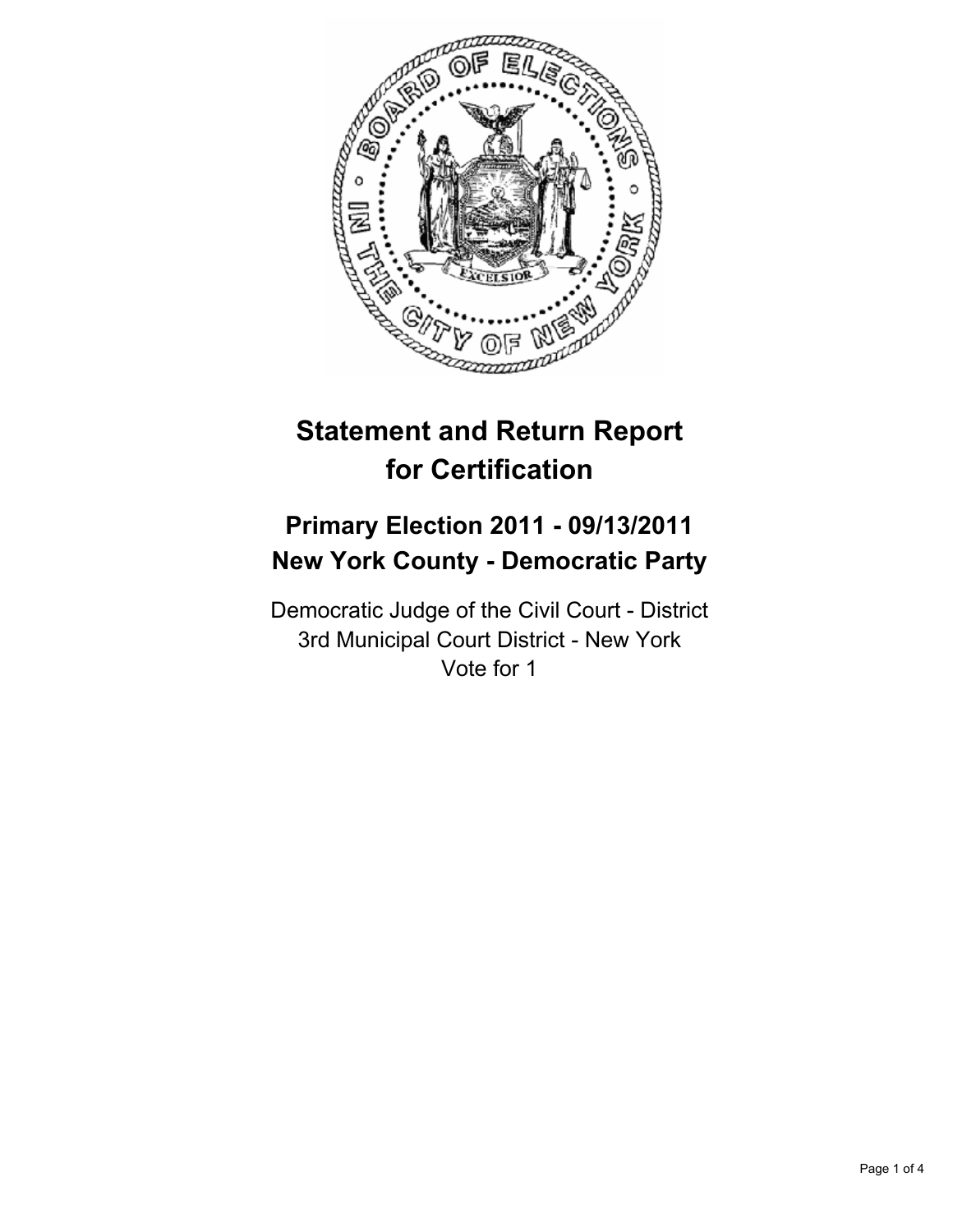

#### **Assembly District 66**

| <b>PUBLIC COUNTER</b>                                    | 89 |
|----------------------------------------------------------|----|
| <b>EMERGENCY</b>                                         | 0  |
| ABSENTEE/MILITARY                                        | 3  |
| FEDERAL                                                  | 0  |
| SPECIAL PRESIDENTIAL                                     | 0  |
| AFFIDAVIT                                                | 1  |
| <b>Total Ballots</b>                                     | 93 |
| Less - Inapplicable Federal/Special Presidential Ballots | 0  |
| <b>Total Applicable Ballots</b>                          | 93 |
| SABRINA B KRAUS                                          | 35 |
| <b>TONY CANNATARO</b>                                    | 55 |
| EUGENE RHEE (WRITE-IN)                                   | 2  |
| YETTA G. KURLAND (WRITE-IN)                              | 1  |
| <b>Total Votes</b>                                       | 93 |

#### **Assembly District 67**

| <b>PUBLIC COUNTER</b>                                    | 517 |
|----------------------------------------------------------|-----|
| <b>EMERGENCY</b>                                         | 0   |
| ABSENTEE/MILITARY                                        | 37  |
| <b>FEDERAL</b>                                           | 0   |
| <b>SPECIAL PRESIDENTIAL</b>                              | 0   |
| <b>AFFIDAVIT</b>                                         | 3   |
| <b>Total Ballots</b>                                     | 557 |
| Less - Inapplicable Federal/Special Presidential Ballots | 0   |
| <b>Total Applicable Ballots</b>                          | 557 |
| <b>SABRINA B KRAUS</b>                                   | 221 |
| <b>TONY CANNATARO</b>                                    | 324 |
| NO NAME (WRITE-IN)                                       | 3   |
| YETTA G.KURLAND (WRITE-IN)                               | 1   |
| <b>Total Votes</b>                                       | 549 |
| Unrecorded                                               | 8   |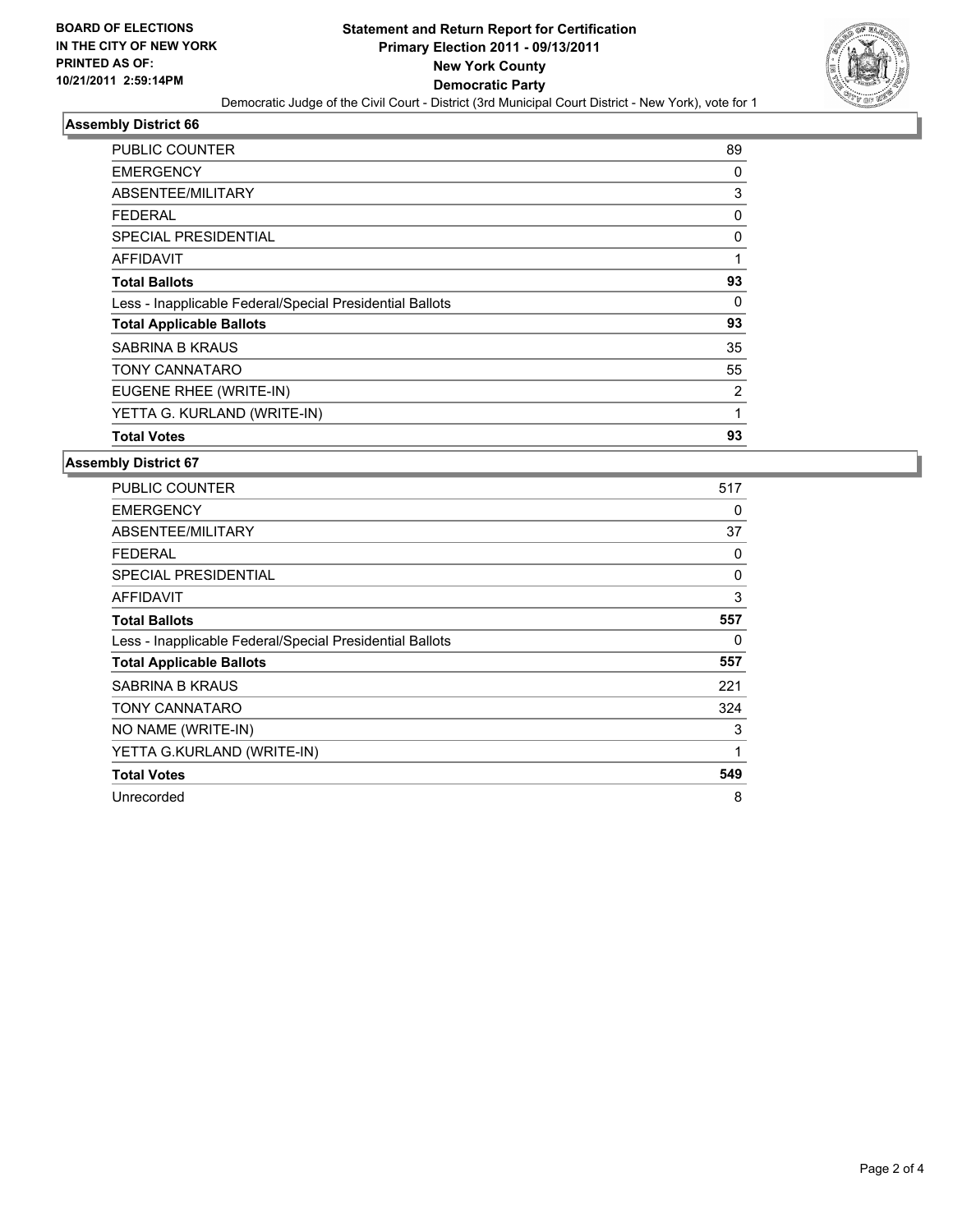

#### **Assembly District 75**

| <b>PUBLIC COUNTER</b>                                    | 2,891        |
|----------------------------------------------------------|--------------|
| <b>EMERGENCY</b>                                         | 0            |
| <b>ABSENTEE/MILITARY</b>                                 | 131          |
| <b>FFDFRAL</b>                                           | $\mathbf{0}$ |
| SPECIAL PRESIDENTIAL                                     | $\Omega$     |
| <b>AFFIDAVIT</b>                                         | 25           |
| <b>Total Ballots</b>                                     | 3,047        |
| Less - Inapplicable Federal/Special Presidential Ballots | 0            |
| <b>Total Applicable Ballots</b>                          | 3,047        |
| SABRINA B KRAUS                                          | 936          |
| <b>TONY CANNATARO</b>                                    | 1,932        |
| CHARLES FREDERICK (WRITE-IN)                             | 1            |
| DEMOCRATIC INDEPENDENT (WRITE-IN)                        | 1            |
| JOHN O'KELLY (WRITE-IN)                                  | 1            |
| NO NAME (WRITE-IN)                                       | 3            |
| PAUL GOETZ (WRITE-IN)                                    | 1            |
| RALPH NADER (WRITE-IN)                                   | 1            |
| SALIANN SCARPULLA (WRITE-IN)                             | 1            |
| THOMAS WALSH (WRITE-IN)                                  | 1            |
| <b>Total Votes</b>                                       | 2,878        |
| Unrecorded                                               | 169          |